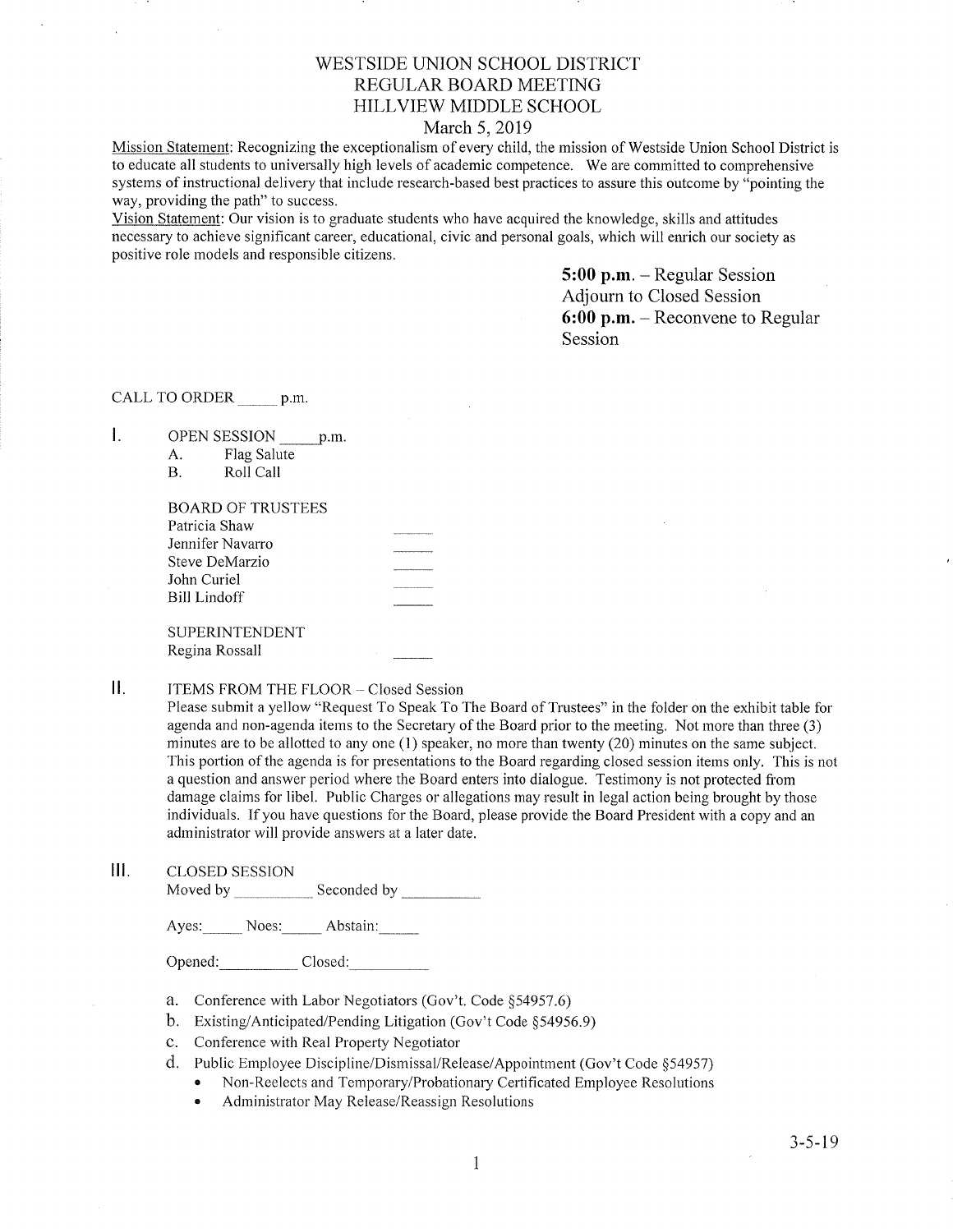- e. Pupil Personnel (Ed Code 35746 and 48918)
	- 1 Case
- f. Threat to Public Services or Facilities (Gov't Code \$54957)
- IV RECONVENE TO OPEN SESSION at p.m.
- V. REPORT OF CLOSED SESSION ACTION

#### VI PRESENTATIONS

- A. Girl Scout Gold Award Project at Valley View Elementary
- B. Esperanza Site and Employee Recognition C. 2<sup>nd</sup> Interim Report
- 

### HEAzuNG SESSION/STAFF REPORTS vil

- A. Board Comments
- B. Staff Reports
	- 1. Assistant Superintendent Administrative Services
	- 2. Assistant Superintendent Educational Services
		- . Standards Based Grading Committee Review
	- 3. Deputy Superintendent
	- 4. Superintendent

#### PERSONAL APPEARANCES VIII.

- A. Westside Union Teachers Association Representatives
- B. California School Employees Association Representatives<br>C. Parent Teacher Association Representatives
- 
- D. West Antelope Valley Educational Foundation Representatives

### ITEMS FROM THE FLOOR  $IX.$

Please subrnit a yellow "Request To Speak To The Board of Trustees" in the folder on the exhibit table for agenda and non-agenda items to the Secretary of the Board prior to the meeting. Not more than three (3) minutes are to be allotted to any one  $(1)$  speaker, no more than twenty  $(20)$  minutes on the same subject. This is not a question and answer period where the Board enters into dialogue. Testimony is not protected from damage claims for libel. Public Charges or allegations may result in legal action being brought by those individuals. lf you have questions for the Board, please provide the Board President with a copy and an administrator will provide answers at a later date.

### PUBLIC HEARING None  $X_{1}$

#### XI BUSINESS SESSION

- A. Organizational/Governance
	- 1. Agenda 11. aastal 11. aastal 11. aastal 11. aastal 11. aastal 11. aastal 11. aastal 11. aastal 11. aastal 1

Moved by Seconded by Seconded by Seconded by Seconded by Seconded by Seconded by Seconded by Seconded by Seconded by Seconded by Seconded by Seconded by Seconded by Seconded by Seconded by Seconded by Seconded by Seconded

To approve the Agenda of the Regular Meeting of March 5,2019

Ayes: Noes: Abstain:

Actions proposed for the Consent Calendar, are items with adopted policies and approved practices of the District and are deemed routine in nature. They will be acted upon in one motion, without discussions, unless members of the Board request

Items 2a -2h

Goal #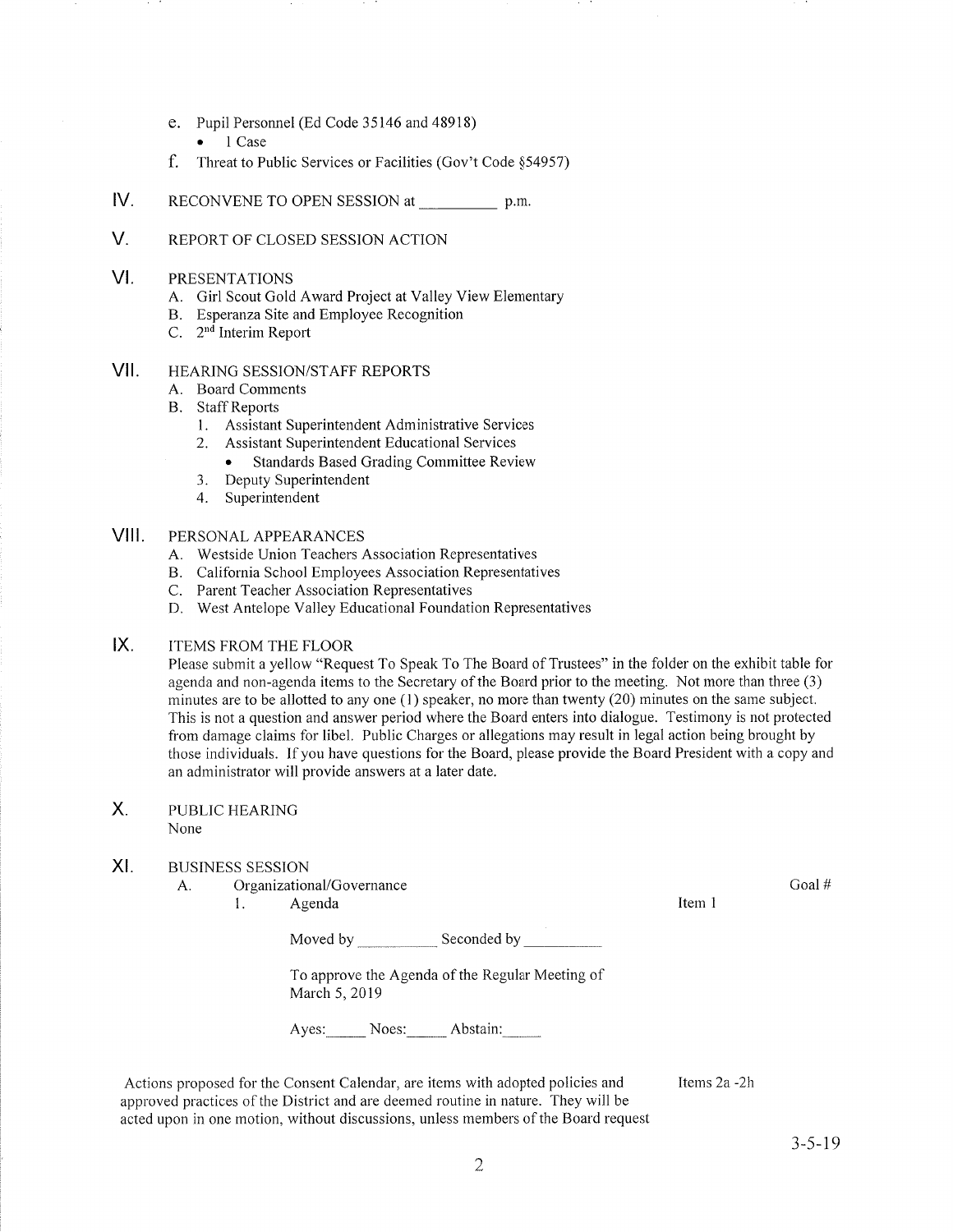|           | an item's removal. The item will then be removed from the motion to approve and<br>after the approval of the consent agenda the item(s) will be heard.                                                                                                                                                           |        | Goal# |
|-----------|------------------------------------------------------------------------------------------------------------------------------------------------------------------------------------------------------------------------------------------------------------------------------------------------------------------|--------|-------|
|           | 2.<br>Consent<br>Minutes of the Regular Meeting on February 19, 2019<br>a.<br>Fundraising Authorizations<br>b.<br>Personnel Report<br>c.<br>Termination and Leaves Schedule<br>d.<br>Job Descriptions<br>e.<br>f.<br>Purchase Orders<br>Consultant/Contract Schedule<br>g.<br>Conference/Workshop Schedule<br>h. |        |       |
|           |                                                                                                                                                                                                                                                                                                                  |        |       |
|           | Approval of the Consent Items as presented                                                                                                                                                                                                                                                                       |        |       |
|           | Ayes: Noes: Abstain:                                                                                                                                                                                                                                                                                             |        |       |
|           | 3.<br>Discussion Item<br><b>Board Governance</b>                                                                                                                                                                                                                                                                 | Item 3 |       |
| <b>B.</b> | <b>Educational Services</b><br>Support Personnel Accountability Report Card (SPARC)<br>4.                                                                                                                                                                                                                        | Item 4 |       |
|           | Moved by ______________ Seconded by ____________                                                                                                                                                                                                                                                                 |        |       |
|           | Approval of the Support Personnel Accountability Report<br>Card (SPARC)                                                                                                                                                                                                                                          |        |       |
|           | Ayes: Noes: Abstain:                                                                                                                                                                                                                                                                                             |        |       |
| C.        | Personnel                                                                                                                                                                                                                                                                                                        |        |       |
|           | Variable Term Waiver<br>5.                                                                                                                                                                                                                                                                                       | Item 5 |       |
|           |                                                                                                                                                                                                                                                                                                                  |        |       |
|           | Approval of the Variable Term Waiver                                                                                                                                                                                                                                                                             |        |       |
|           | Ayes: Noes: Abstain:                                                                                                                                                                                                                                                                                             |        |       |
| D.        | <b>Business Services</b><br>2018-19 Second Interim Report<br>6.                                                                                                                                                                                                                                                  | Item 6 | 5     |
|           | Moved by Seconded by Seconded by Seconded by Seconded by Seconded by Seconded by Seconded by Seconded by Seconded by Seconded by Seconded by Seconded by Seconded by Seconded by Seconded by Seconded by Seconded by Seconded                                                                                    |        |       |
|           | Approval of the 2018-19 Second Interim Report                                                                                                                                                                                                                                                                    |        |       |
|           | Abstain:<br>Ayes:<br>Noes:                                                                                                                                                                                                                                                                                       |        |       |

 $\sim$ 

30 Mil

 $\sim$ 

 $\mathcal{A}$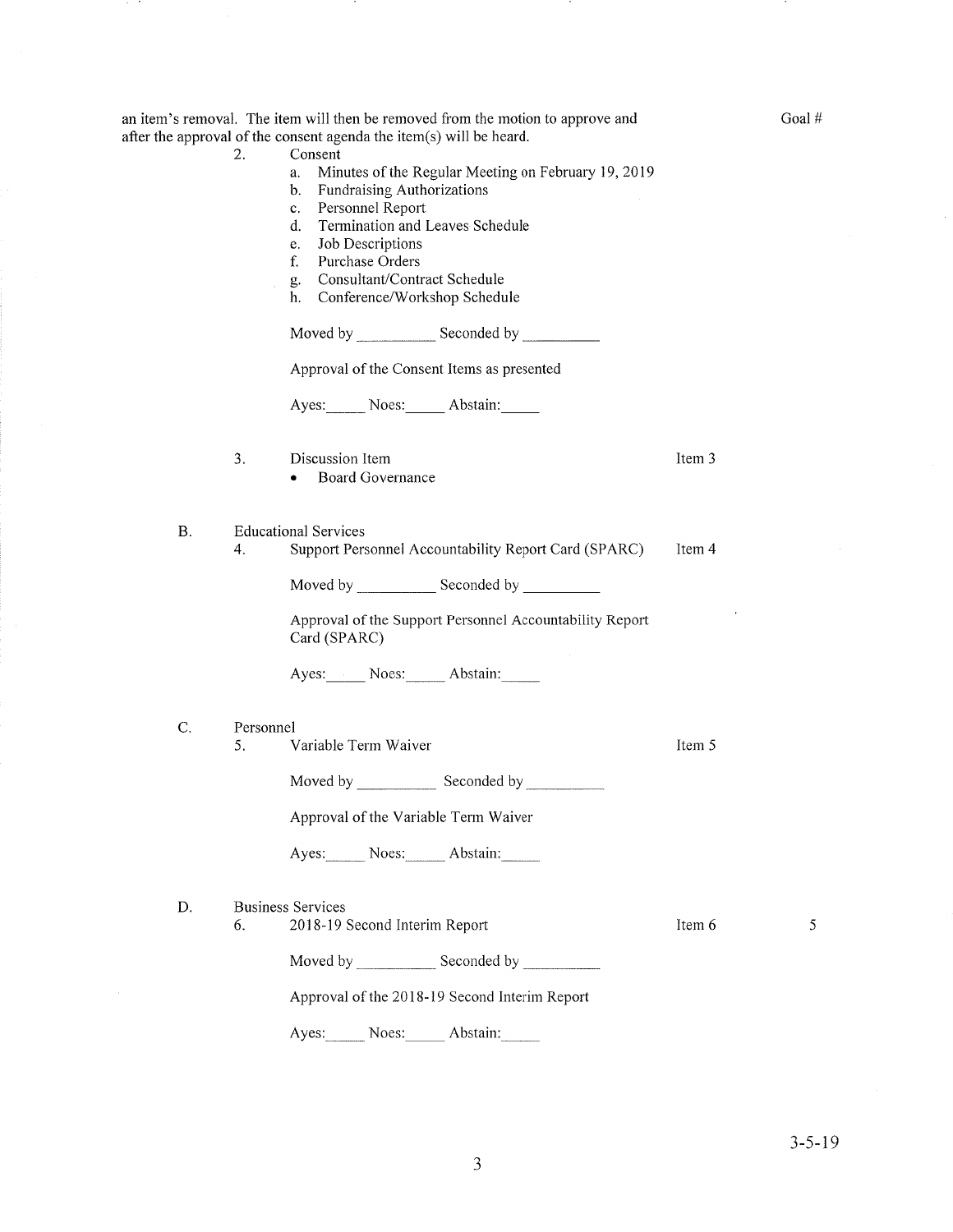|       | 7.                                                                                                                                                                                                                                      | Revised Board Policies and Administrative Regulation<br>BP/AR 3311.1, Uniform Public Construction Cost<br><b>Accounting Procedures</b><br>BP 3550, Travel Expenses<br>٠ | Item 9  | Goal# |  |  |
|-------|-----------------------------------------------------------------------------------------------------------------------------------------------------------------------------------------------------------------------------------------|-------------------------------------------------------------------------------------------------------------------------------------------------------------------------|---------|-------|--|--|
|       |                                                                                                                                                                                                                                         |                                                                                                                                                                         |         |       |  |  |
|       |                                                                                                                                                                                                                                         | Approval of the 2 <sup>nd</sup> and final reading of the revised Board<br>Policies and Administrative Regulation                                                        |         |       |  |  |
|       |                                                                                                                                                                                                                                         | Ayes: Noes: Abstain:                                                                                                                                                    |         |       |  |  |
|       | 8.                                                                                                                                                                                                                                      | Bruns Belmont: Change Order #4, Cottonwood<br>Elementary Phase 2                                                                                                        | Item 10 | 4Α    |  |  |
|       |                                                                                                                                                                                                                                         |                                                                                                                                                                         |         |       |  |  |
|       |                                                                                                                                                                                                                                         | Approval of the Bruns Belmont: Change Order #4,<br>Cottonwood Elementary Phase 2                                                                                        |         |       |  |  |
|       |                                                                                                                                                                                                                                         | Ayes: Noes: Abstain:                                                                                                                                                    |         |       |  |  |
| XII.  | <b>INFORMATION SESSION</b><br>Items From The Floor - Continued<br>А.<br><b>B.</b><br>Dates to Remember:<br>1. Regular Board Meeting - March 19, 2019<br>Regular Board Meeting - April 2, 2019<br>2.<br>C.<br>Board Comments - Continued |                                                                                                                                                                         |         |       |  |  |
| XIII. | <b>NEW BUSINESS</b><br>Future Board Meeting Items                                                                                                                                                                                       |                                                                                                                                                                         |         |       |  |  |
| XIV.  | CLOSED SESSION - Continued                                                                                                                                                                                                              |                                                                                                                                                                         |         |       |  |  |
| XV.   | RECONVENE TO OPEN SESSION at<br>p.m.                                                                                                                                                                                                    |                                                                                                                                                                         |         |       |  |  |
| XVI.  | REPORT OF CLOSED SESSION ACTION                                                                                                                                                                                                         |                                                                                                                                                                         |         |       |  |  |

XVll. ADJoURNMENT

There being no further business to come before the Board, the regular meeting of March 5, 2019, is adjourned at p.m. by the Board President.

In compliance with the Americans with Disabilities Act, if you need special assistance to access the Board meeting room or to otherwise participate at this meeting, including auxiliary aids or services, please contact Tonya Williams at (661) 722-0716. Notification at least 48 hours prior to the meeting will enable the District to make reasonable arrangements to ensure accessibility to the Board meeting room.

Any writings or documents that are public records and are provided to a majority of the governing board regarding an open session item on this agenda will be made available for public inspection on the District Web Site, www.westside.k12.ca.us or in the District Office located at 41914 50<sup>th</sup> St. West, Quartz Hill, CA 93536 during normal business hours  $(8:00 a.m. - 4:00 p.m.).$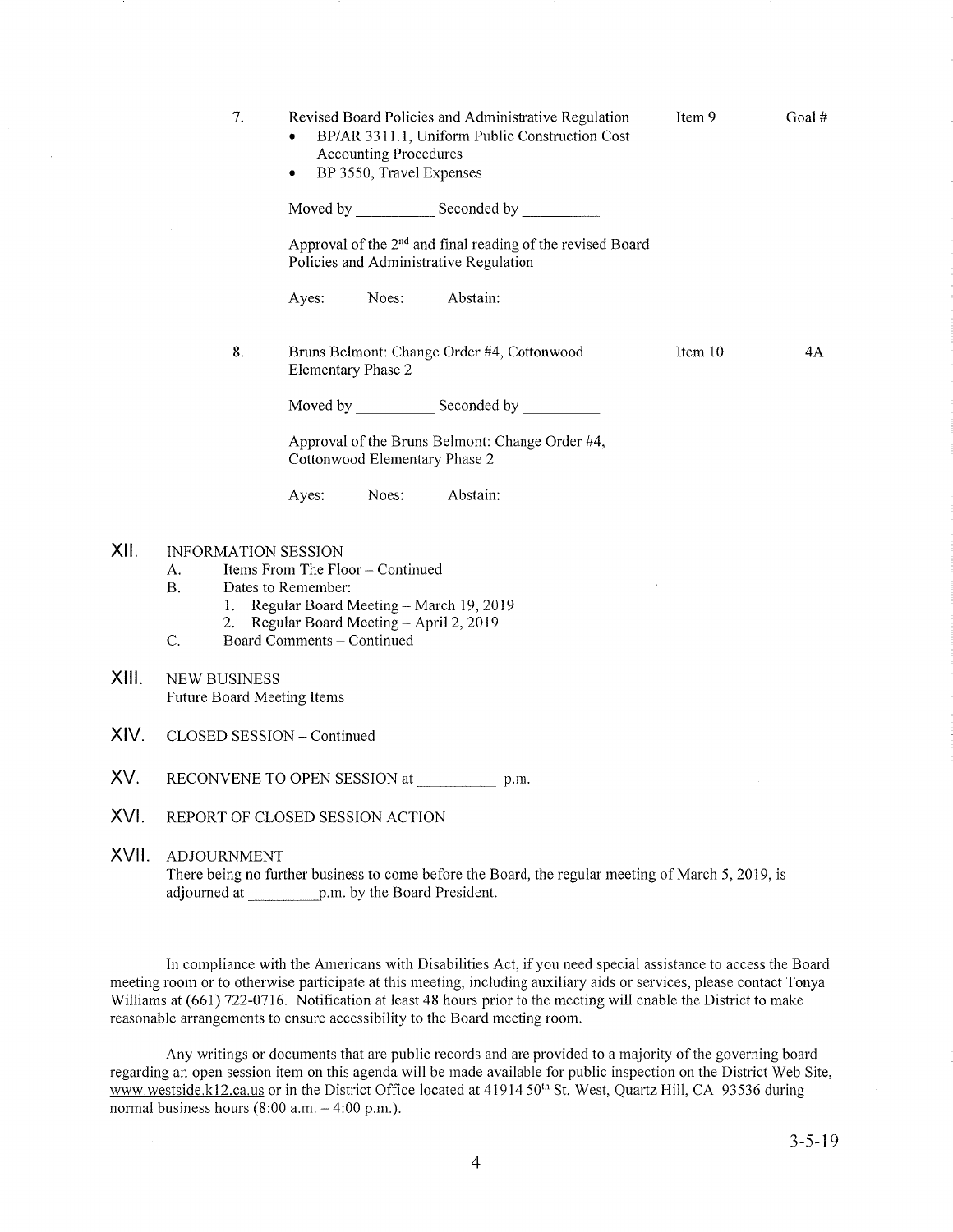# Core Beliefs and Board Goals 2018-2019

# The District uses data to create a learning-oriented culture for both staff and students which defines success in terms of improvement and progress.

### 1 WE BELIEVE THAT OUR TEACHERS AND STAFF ARE OUR MOST VALUABLE ASSETS AND RESOURCES

2 WE OPERATE WITH TRANSPARENCY, TRUST AND INTEGRITY, GOVERNING IN A DIGNIFIED, PROFESSIONAL MANNER, TREATING EVERYONE WITH CIVILITY AND **RESPECT** 

### WE ARE ABSOLUTELY COMMITTED TO PROVIDING A SAFE, DISTINGUISHED AND ENGAGING LEARNING ENVIRONMENT THAT ENSURES ALL STUDENTS LEARN TO THEIR HIGHEST POTENTIAL J

ôp A. Build the capacity of board and district staff in developing and monitoring data related to goals and priorities specifically in the area of cultural responsiveness and educational equity

B. A key concern and priority for this governing board is improving the accuracy and consistency of grading which should measure what students know, as they play acrucial role in every aspect of students' academic lives and future lives as global citizens. Areas of concern are: 1) Grades reflect progressive and mastery of content. 2) They are predictable and understood by parents and third parties. 3) That non-academic factors are graded separately. 4) The system adopted is not overwhelming for teachers. ôp

- C. The district will continue to develop School Safety protocols. ôp
	- \* Annual Report by Educational Services

### WE ARE ABSOLUTELY COMMITTED TO PROVIDING THE NECESSARY FACILITIES TO MEET THE HOUSING AND EDUCATION NEEDS OF OUR CHANGING STUDENT POPULATION AND A VISION THAT PROMOTES AND SUPPORTS THEIR FUTURE 4

è" A. Continue the Cottonwood Elementary School modernization

\* Annual Report by Business Services

### WE ARE FISCALLY TRUSTWORTHY AND DEDICATED TO RESPONSIBLE FINANCIAL ACCOUNTABILITY 5

### WE BELIEVE IN AND PROMOTE PARENT AND COMMUNITY INVOLVEMENT IN \ryESTSIDE UNION SCHOOL DISTRICT 6.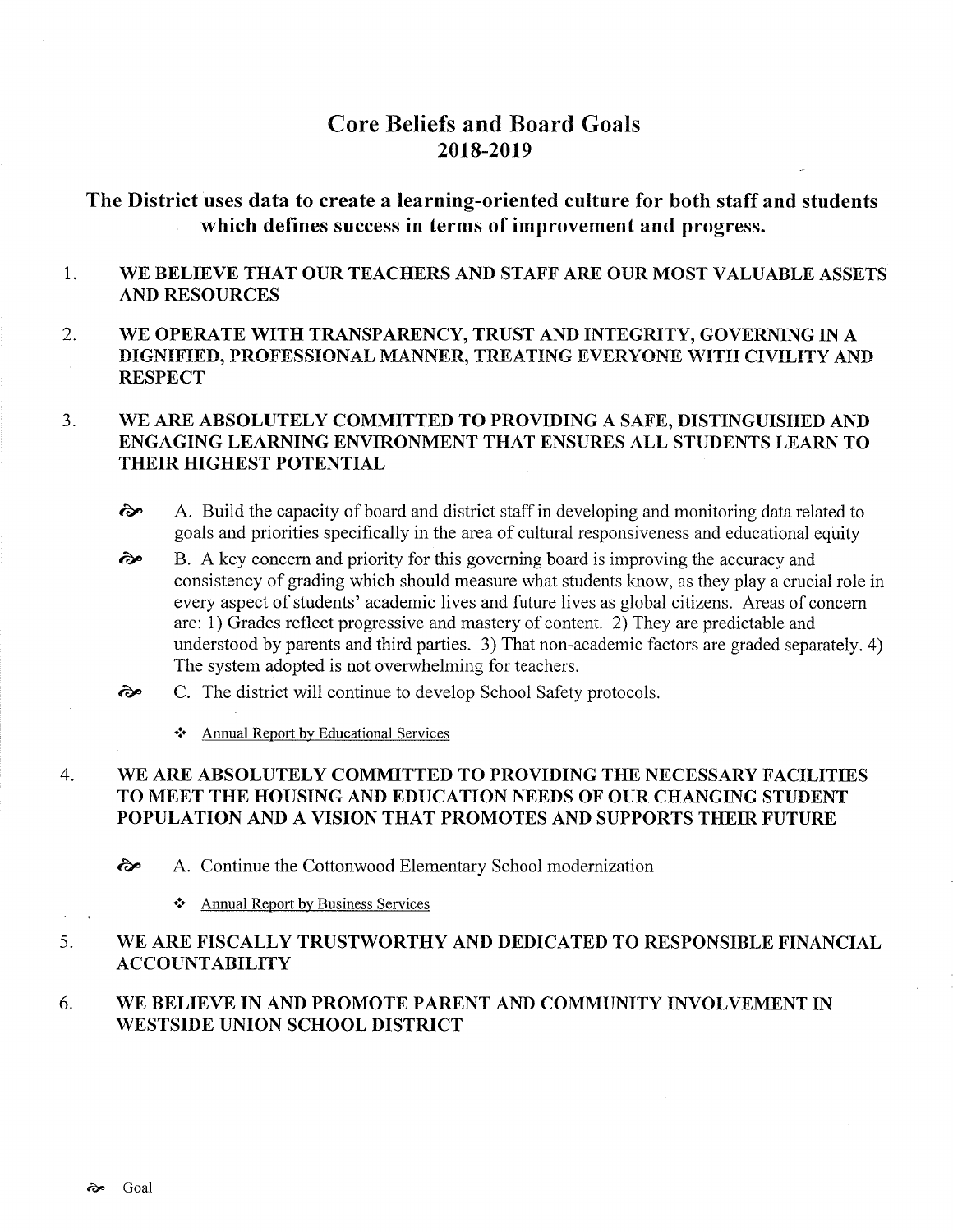# 2018-2019 Board Expectations

# The District uses data to create a learning-oriented culture for both staff and students which defines success in terms of improvement and progress.

# 1. WE BELIEVE THAT OUR TEACHERS AND STAFF ARE OUR MOST VALUABLE ASSETS AND RESOURCES

## EXPECTATIONS:

- a. Provide staff development to enable employees in a job classifications to maintain and improve their skills to meet stated goals of the Board to meet the needs of sfudents. Continuously monitor and re-evaluate formula-driven staffmg levels that adequately address student ratios and campus needs for all classifications of employees (classihed, certificated, confidential, and administration) b. Maintain and monitor administrative training programs to enable existing staff to become
- administrators or to increase the skills of curent administrators to assume increasing levels of responsibility in the future as well as immediately assisting with the reduction of attendance issues, traffic safety and student discipline at all school sites. Create programs that enable classified employees who want to become teachers to obtain the necessary information to do so, and work with the CSEA Board to make sure members know about contractual benefits available when taking college classes. As grants become available to help classified employees become teachers, apply for any for which the District is eligible.
- c. Provide ongoing recognition for school achievement, program development, i.e., California Gold Ribbon, Golden Bell, Employee of the Year, and Program Innovation: Joe Walker STEALTH, Gregg Anderson Academy, The IDEA Academy at Cottonwood, Westside Academy and Hillview  $6<sup>th</sup>$  Grade Academy d. Continue a long-term plan to provide total compensation for all positions within the district that is
- competitive with the surrounding Antelope Valley elementary school districts
- 
- e. Provide ongoing training to ensure a safe work place for all employees f. As funds are available revenues will be placed in a separate account to pay for long term post- employment benefits
	- $\frac{\infty}{\infty}$  a. d & e Annual Report by Human Resources  $\frac{\infty}{\infty}$  b & c Annual Report from Superintendent
	-
	- $\sim$  f Annual Report by Business Services

# 2. WE OPERATE WITH TRANSPARENCY, TRUST AND INTEGRITY, GOVERNING IN A DIGNIFIED, PROFESSIONAL MANNER, TREATING EVERYONE WITH CIVILITY AND RESPECT

## EXPECTATIONS

a. Continue to improve the knowledge level of trustees through ongoing training, participation in political actions that influence improved funding and legislation for educational programs, and programs of independent study. All Board Members will attend the CSBA Annual Education Conference, with a report of sessions attended at a future Board Meeting, and receive a Masters in Governance certification

- b. The board will initiate the annual process for self-evaluation in June
- 
- c. Annually set objectives to meet the goals of the district in June d. Continue to improve working relationship with employee unions to enable communications that enhance the overall well-being of the district including all employees
- e. A public-friendly version of the three major budget reports of the year shall be posted on the website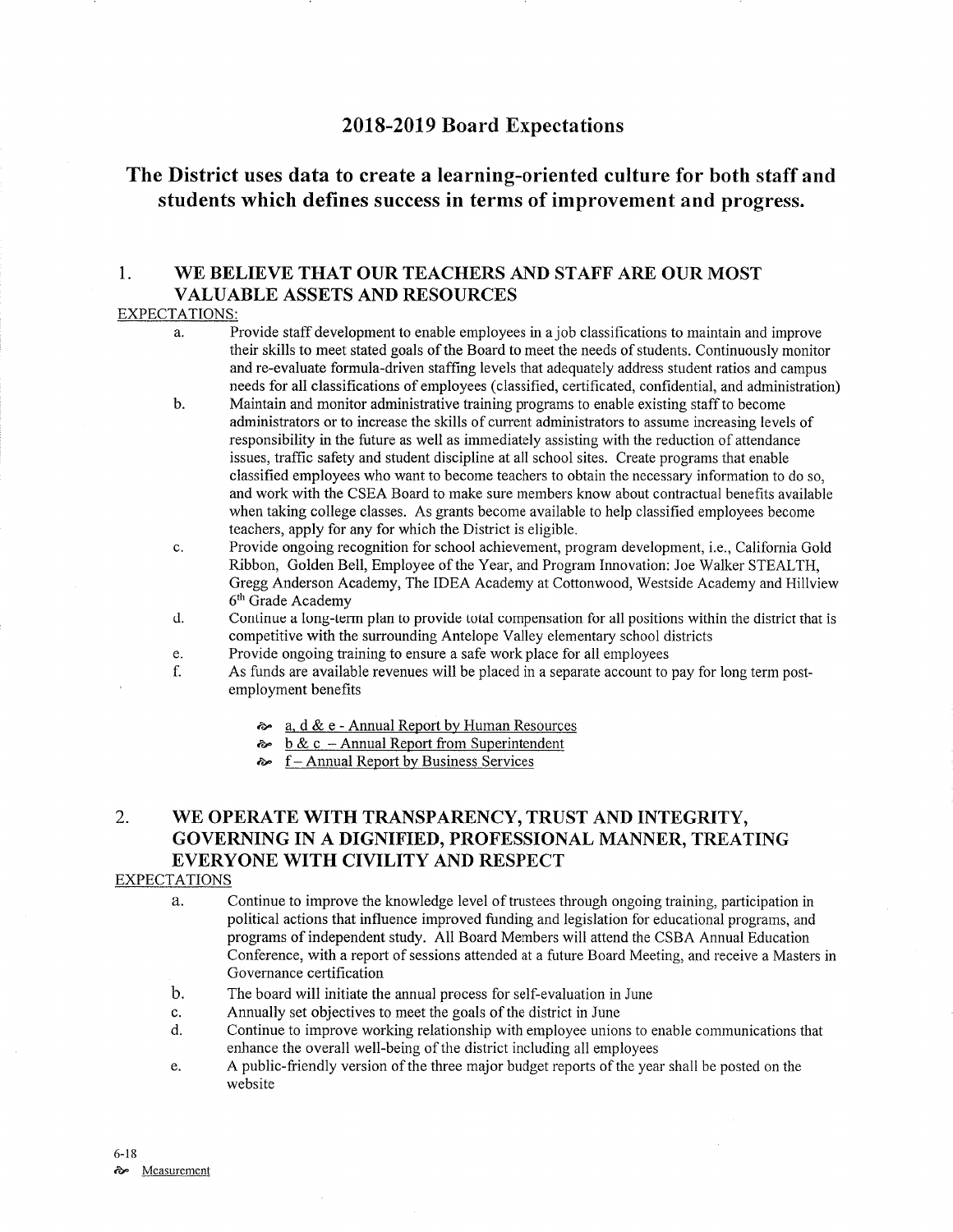## 3. \ryE ARE ABSOLUTELY COMMITTED TO PROVIDING A SAFE, DISTINGUISHED AND ENGAGING LEARNING ENVIRONMENT THAT ENSURES ALL STUDENTS LEARN TO THEIR HIGHEST POTENTIAL EXPECTATIONS:

- a. Staff will monitor comprehensive plans for improving student achievement including the Local Control Accountability Plan (LCAP) and the Comprehensive Safety Plans including the sections related to student discipline.<br>b. All students will receive rigorous and effective instruction, support and intervention that afford
- equitable access to a high qualiry educational experience in an environment that nurtures critical thinking, communication, collaboration, creativity and social responsibility.
- c. Teachers will use research-based best practices to design and deliver instruction, which addresses the knowledge, concepts and skills outlined in the State Standards. Teachers will design lessons that actively engage the minds of all learners with that which is to be learned. Leaming objectives that describe what students will be able to do successfully and independently at the end of each lesson will be clearly articulated. Formative assessment will be used to guide and inform instruction. Summative assessment will be used to measure student learning. d. Professional Development will be aligned to improve student outcomes. Data will be collected to
- substantiate growth in student achievement.

# 4. WE ARE ABSOLUTELY COMMITTED TO PROVIDING THE NECESSARY FACILITIES TO MEET THE HOUSING AND EDUCATION NEEDS OF OUR CHANGING STUDENT POPULATION AND A VISION THAT PROMOTES AND SUPPORTS THEIR FUTURE

## **EXPECTATION**

- 
- a. Monitor and maintain high-quality information technology systems throughout the District b. Continue to implement sustainable clean energy programs that promote the long-term well-being of both the District's finances and the environment.
- c. Receive annual updates to the District's Facilities Master Plan while exploring and securing options to finance the plan.
	- $\approx \frac{b \& c \text{Annual Report by Business Services}}{c}$

# 5. WE ARE FISCALLY TRUSTWORTHY AND DEDICATED TO RESPONSIBLE FINANCIAL ACCOUNTABILITY

## EXPECTATIONS:

- a. Continue to decrease encroachment of general funds by Special Education<br>b. Continue to update and implement the adopted Technology Plan<br>c. Continue to increase operational efficiency
- 
- 
- c. Continue to increase operational efficiency<br>d. Citizens Oversight Committee will hold required meetings
- 
- e. Set budget priorities based on the goals of the District ending the available dollars for the Support and retain partnerships that have a mutual priority to maximize the available dollars for improving programs for students<br>Maintain student Average Daily Attendance to exceed 96% percent.
- 
- g. Maintain student Average Daily Attendance to exceed 960/o percent. h. Senior Staff to hold twice-yearly fiscal status updates at employee work locations in order to educate and inform our stakeholders
- i. Maintain a financially responsible, positive District budget for the current year and two out years in order to preserve Westside's financial solvency, educational programs and the continued payment of employee salaries.
	- & g Annual ADA Report by Business Services
	- $\approx a, b, c, d, e, f, h & i$  Budget Presentations by Business Services